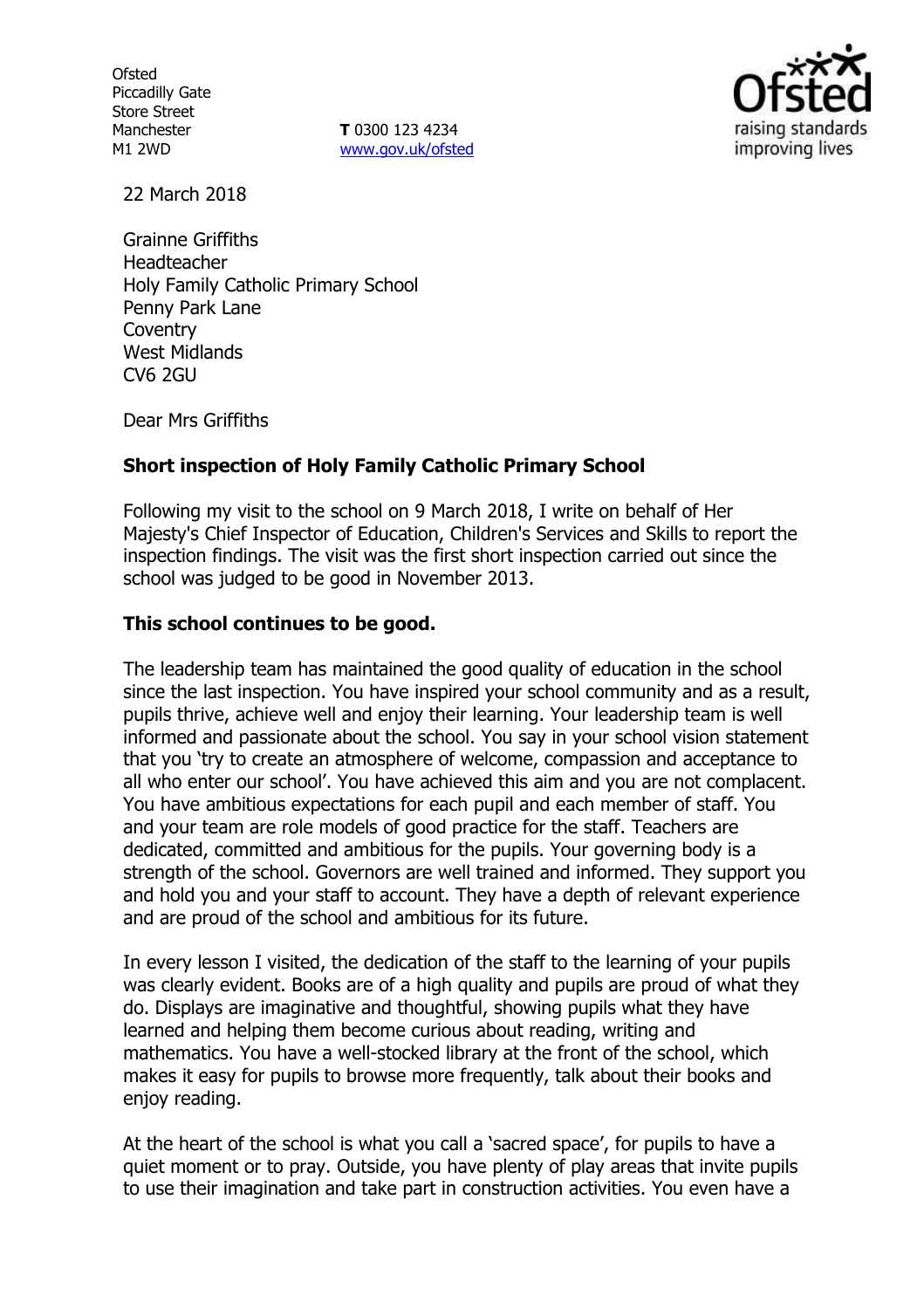

yurt next to the playground where pupils can go at break-times if they want to spend some time quietly and safely, listening to music, talking and playing team games. Pupils told me how proud they were of attending the school. One said, 'It's fine to make a mistake here. The teachers reassure you. That's how you get even better.'

Parents are also pleased with the education their children receive. Typical of the comments in Parent View was this one: 'I can see how much both of my children love this school and how much of a positive difference the school makes in their lives.' The school is oversubscribed because you have built and maintained a positive reputation in the local community.

You have secured improvements since the last inspection, when you were asked to attend to a number of issues. For example, you were asked to make sure that all teachers react promptly in lessons to pupils' errors and misunderstandings, especially in mathematics. This is now much improved. I saw, in pupils' books and during lessons, teachers quickly helping pupils when they encountered difficulty. This has been particularly successful with pupils who have special education needs (SEN) and/or disabilities. These pupils' progress throughout the school is good because teachers' plans and resources help them overcome errors in their work. You have reviewed the way you teach mathematics and improved the way your teachers help pupils with problem solving and mathematical reasoning. As a result, pupils in all year groups make good progress in mathematics.

You were also asked to challenge more able pupils by giving them harder, more open-ended work, and you have had success here for most pupils through improving levels of challenge. But higher ability disadvantaged pupils made less good progress in reading and we addressed this in our discussions. Current pupils are now doing much better, enjoying their reading and reading more widely.

You were also asked to maximise the time pupils in all lessons spend working independently. I saw pupils right through the school taking up opportunities to work without direct instruction by teachers. For example, pupils said that they found homework to be generally helpful and regularly set. This enables them to think for themselves and to ask for help when they need it.

#### **Safeguarding is effective.**

Your safeguarding policies are fit for purpose. Staff use them to identify any early signs that they need to intervene and get help for pupils at risk of harm. You work with other agencies in Coventry to make sure that the school offers high quality care and support to all your pupils. You train your staff well. Staff say that they know how to make referrals in a timely manner. Your staff take great care in their planning and teaching to keep children safe. Pupils say they feel safe. They know who they would go to if they had a problem. They say there is no bullying at the school, but if there was, they are confident it would be dealt with well. You help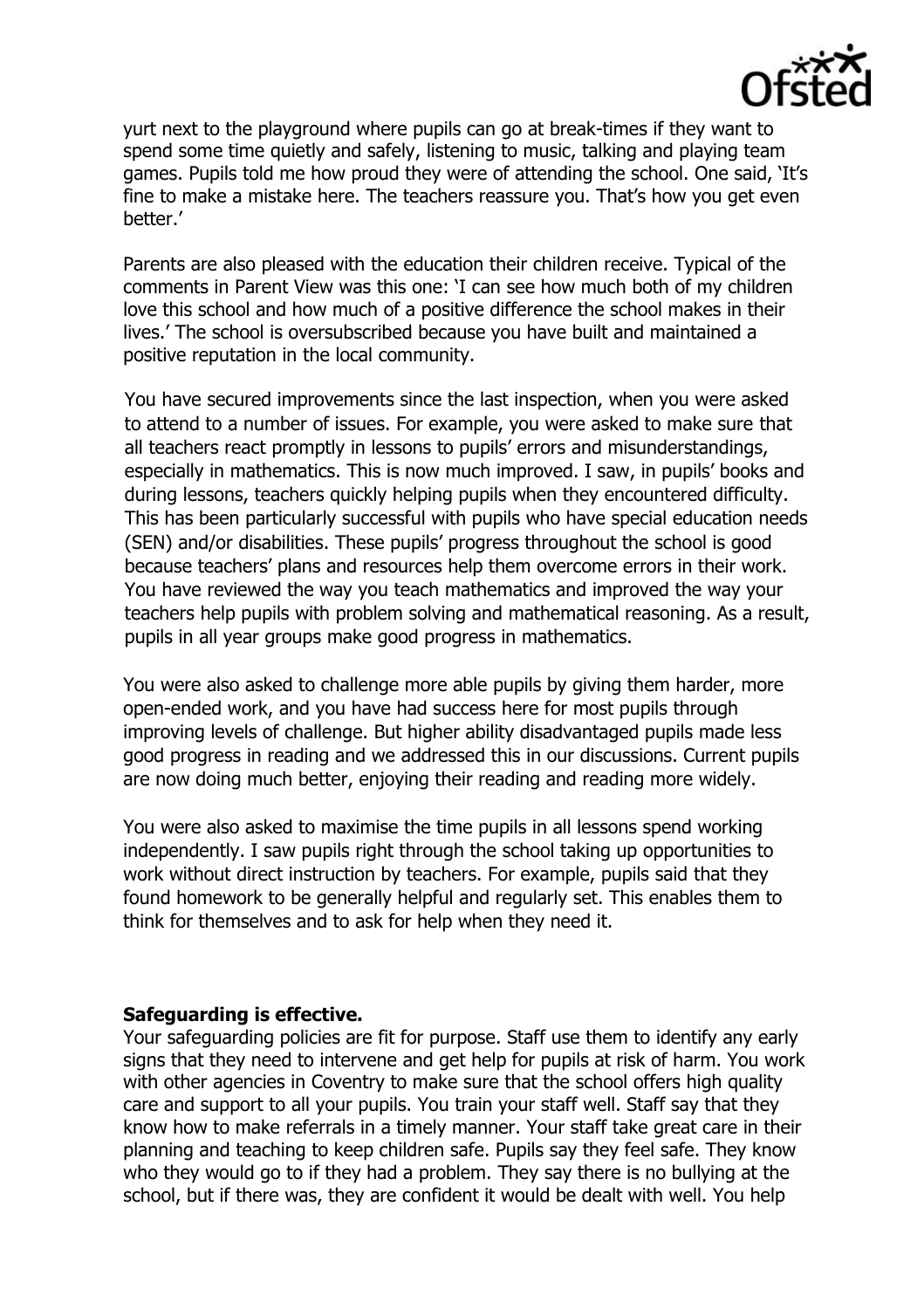

pupils learn about life in modern Britain and pupils learn throughout the school what it means to have rights and responsibilities.

# **Inspection findings**

- $\blacksquare$  Pupils in key stage 2 did well in their writing and mathematics tests in 2017, making good progress. Pupils also did well in their assessments at the end of key stage 1, where a much higher proportion than the national average achieved at least the expected standard in reading, writing and mathematics. More pupils than the national average achieved the expected standard in phonics.
- You were disappointed with the progress made by disadvantaged pupils in reading. We made this a focus for the inspection. You told me how thoroughly you have analysed each pupil's test scores and demonstrated that you know the reasons for each child's reading test score. This year, you reinforced the work you do to promote pupils' reading throughout the school. As a result, pupils are now making better progress. You have set challenging targets for each pupil and this reflects the high ambitions and expectations you have for pupil progress.
- $\blacksquare$  I saw high quality imaginative play in the Reception and Nursery classes, with pupils learning how to make sense of basic letter shapes. They enjoy the challenges that teachers set them and proudly talk about the stories teachers read with them. Children are well prepared for reading demands as they get older.
- In Years 1 and 2, pupils are now asked to read even more demanding books and they are carefully guided on how to make sense of new and unfamiliar words. Pupils enjoy this and have no fear about making mistakes. You make a virtue out of being brave enough to try difficult work. Pupils say that they feel encouraged and supported when they don't get word meanings or sounds correct first time. This is part of your whole school ethos. You want pupils to be curious about new knowledge and I could see how this was reflected in their books, and their talk about reading.
- In Years 3, 4, 5 and 6, you have now reviewed the reading skills required by all pupils. You have increased the levels of challenge and pupils are now making progress more quickly. You have supported disadvantaged pupils' reading by carefully choosing books for them that are of interest to them and improve their skills of inference and comprehension. You want to make it even more clear to pupils what skills they have acquired so they have a secure idea of what they have achieved and what they need to improve next. Your teachers are skilled at discussing reading with their pupils.
- Another area we focused on was pupils' attendance. In particular, the attendance of pupils with SEN and/or disabilities and disadvantaged pupils. This was not as good as you wanted last year. It is now much improved. This is because you have worked closely with the local authority and give regular support to families. You have provided sharper targets for speedily improving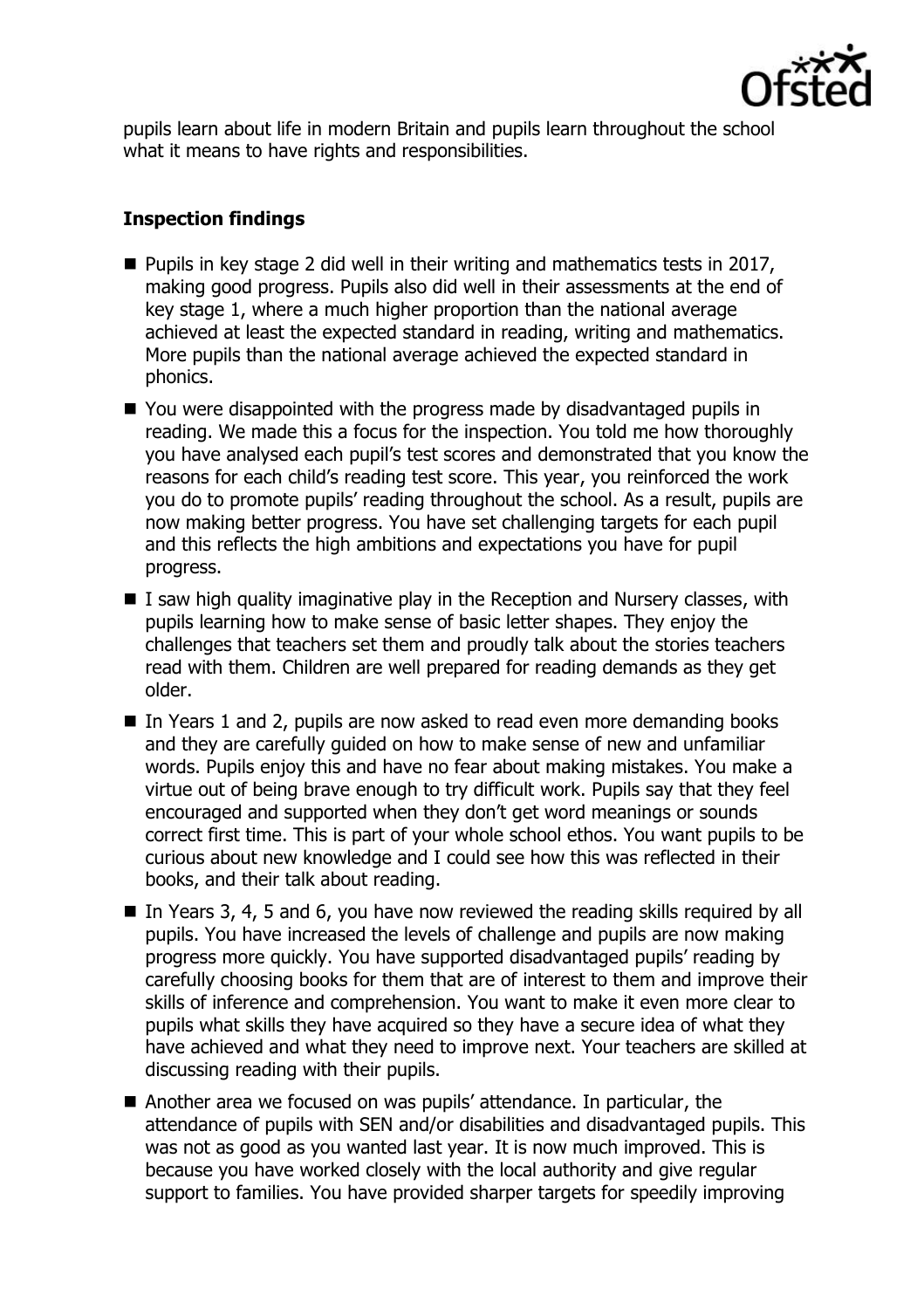

pupils' attendance where it is too low.

- $\blacksquare$  Most pupils' attendance is high. This is because pupils enjoy coming to school, they enjoy achieving and they have excellent relationships with your staff. Teachers are exceptionally caring. You have a learning mentor who works effectively with many parents and pupils. Your record keeping enables you to see early on which pupils are at risk of having poor attendance and take appropriate action. Pupils' punctuality and readiness for learning is good throughout the school.
- Your commitment to social, moral, spiritual and cultural education makes the school a welcoming and secure place. Pupils told me how much they have learned about a range of different faiths and traditions. They spoke of assemblies and lessons when they learn to respect one another and people who come from a heritage different to their own. Without exception, the pupils I spoke with were proud of their school and of one another.

# **Next steps for the school**

Leaders and those responsible for governance should ensure that they:

- secure and sustain rapid improvements in the progress that disadvantaged pupils make in reading
- $\blacksquare$  ensure attendance continues to rise for disadvantaged pupils and for pupils who have SEN and/or disabilities.

I am copying this letter to the chair of the governing body, the director of education for the Archdiocese of Birmingham, the regional schools commissioner and the director of children's services for Coventry. This letter will be published on the Ofsted website.

Yours sincerely

Graham Tyrer **Ofsted Inspector**

## **Information about the inspection**

I carried out the following activities: a scrutiny of the single central record of recruitment checks and a scrutiny of other documents relating to safeguarding and child protection. I conducted a review of the school's safeguarding policy and other policies relating to governance, pupil behaviour and attendance. I held meetings with the headteacher and other senior leaders and members of the governing body. I completed a review of the school's self-evaluation documents and improvement plans. I undertook observations of learning across the school, and work analysis in each lesson of pupils' writing, mathematics and the wider curriculum. I conducted observations of pupils in a range of situations, including at